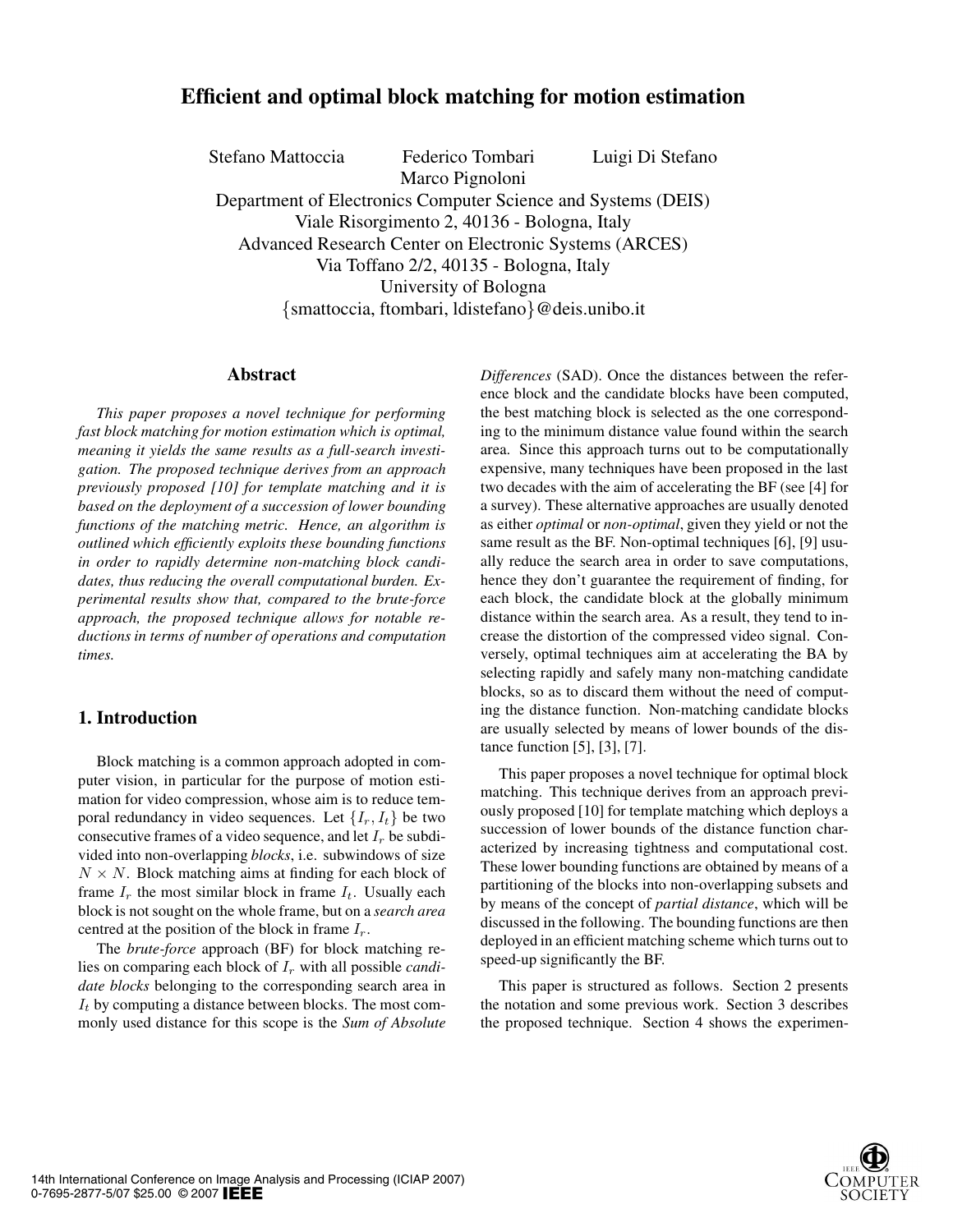tal results obtained on typical benchmark video sequences. Finally, Section 5 draws the conclusions.

#### **2. Notation and previous work**

Let  $I_r(x, y)$  be the reference frame, and  $I_t(x, y)$  be the target frame where the block candidates are extracted. Let the block be of size  $N \times N$  and the search area on the target frame be of size  $M \times M$ . Given the current block of the reference frame at coordinates  $(\bar{x}, \bar{y})$ , the BF usually computes for every candidate block belonging to the search area, i.e.  $\forall u, v \in [1, \dots, M]$ , a *distance* between the current reference block and the candidate block:

$$
D_p(\bar{x}, \bar{y}, u, v) = \sum_{i=1}^{N} \sum_{j=1}^{N} \left| I_r(\bar{x} + i, \bar{y} + j) - I_t(\bar{x} + u + i, \bar{y} + v + j) \right|^p
$$
 (1)

Usually  $p = 1$  and  $D_p(\bar{x}, \bar{y}, u, v)$  coincides with the SAD function. Then the best matching offset position  $(u_w, v_w)$  is selected as the one corresponding to the global distance minimum, i.e.:

$$
(u_w, v_w) = \arg \min_{u, v \in [1, \cdots, M]} \{D_p(\bar{x}, \bar{y}, u, v)\}
$$
 (2)

The *triangular inequality* applied to the distance function (1) leads to:

$$
D_p(\bar{x}, \bar{y}, u, v) \ge \left| \left[ \sum_{i=1}^N \sum_{j=1}^N |I_r(\bar{x} + i, \bar{y} + j)|^p \right]^{\frac{1}{p}} - \right|
$$

$$
\left[ \sum_{i=1}^N \sum_{j=1}^N |I_t(\bar{x} + u + i, \bar{y} + v + j)|^p \right]^{\frac{1}{p}} \right|^p \tag{3}
$$

Hence, the right-hand term of inequality (3) is a lower bounding function for the distance term. We will refer to it as  $\beta_p$ . In the case  $p = 1$ ,  $\beta_1$  equals:

$$
\beta_1(\bar{x}, \bar{y}, u, v) = \Big| \sum_{i=1}^{N} \sum_{j=1}^{N} |I_r(\bar{x} + i, \bar{y} + j)| -
$$

$$
\sum_{i=1}^{N} \sum_{j=1}^{N} |I_t(\bar{x} + u + i, \bar{y} + v + j)| \Big|
$$
(4)

which can be obtained by summing all elements of the reference block and candidate block. For this reason, this is a term which can be rapidly computed by means of incremental techniques such as [8], [2]. Term  $\beta_p$  can be used to

select non-matching candidate blocks by testing, for each candidate block, the following sufficient condition before the computation of the distance term:

$$
\beta_p(\bar{x}, \bar{y}, u, v) > D_m \tag{5}
$$

with D*<sup>m</sup>* representing the minimum distance value *found so far*. If condition (5) is verified, then  $\beta_p$  can not represent the global best match due to (3): hence, it can be discarded and term  $D_p$  needs not to be evaluated. Conversely, if condition (5) doesn't hold, term D*<sup>p</sup>* is computed from scratch. The use of  $\beta_1$  as a bounding function of the  $L_1$  distance to speed-up an optimal block matching process has already been proposed in [7].

#### **3. Proposed algorithm**

In the following a set of additional lower bounding functions for the distance term is derived. As it will be shown, these lower bounding functions are tighter to the distance term compared to  $\beta_p$ , but they are also computationally more demanding. Hence, for all candidate blocks for whom condition (5) doesn't hold, instead of computing  $D_p$  from scratch we propose to deploy such additional conditions in order to increase the number of discarded non-matching blocks.

First of all, we propose to partition each block into  $r$ non-overlapping subsets. Even though there are no particular constraints about how to partition the blocks, according to the implementation that will be used to obtain the experimental results we propose to partition the blocks by rows. Furthermore, as the block side is typically a power-of-two value, we propose to choose  $r$  between any power-of-two submultiples of the block side which allows for subsets having all the same size  $N \times \frac{N}{r}$ . This allows increasing the overall computational efficiency of the technique, as it will be shown further on. In the following we will refer to the generic subset height as *n*, i.e.  $n = \frac{N}{r}$ .<br>Hence given a block of *I* at position

Hence, given a block of  $I_r$  at position  $(\bar{x}, \bar{y})$ , and a candidate block of  $I_t$  at offset  $(\bar{u}, \bar{v})$ , once r is chosen, a generic *partial bound* term computed on subset  $t, t \in [1, \dots, r]$  can be defined as:

$$
\alpha_{p,t}(\bar{x}, \bar{y}, \bar{u}, \bar{v}) = \Big| \Big[ \sum_{i=1}^{N} \sum_{j=1+n \cdot (t-1)}^{n \cdot t} \left| I_r(\bar{x} + i, \bar{y} + j) \right|^p \Big]^{\frac{1}{p}} - \Big|
$$

$$
\Big[ \sum_{i=1}^{N} \sum_{j=1+n \cdot (t-1)}^{n \cdot t} \left| I_t(\bar{x} + \bar{u} + i, \bar{y} + \bar{v} + j) \right|^p \Big]^{\frac{1}{p}} \Big|^p \quad (6)
$$

Similarly, a generic *partial distance* term computed on subset  $t, t \in [1, \dots, r]$  can be defined as:

$$
D_{p,t}(\bar{x}, \bar{y}, \bar{u}, \bar{v}) = \sum_{i=1}^{N} \sum_{j=1+n \cdot (t-1)}^{n \cdot t} |I_r(\bar{x} + i, \bar{y} + j) -
$$

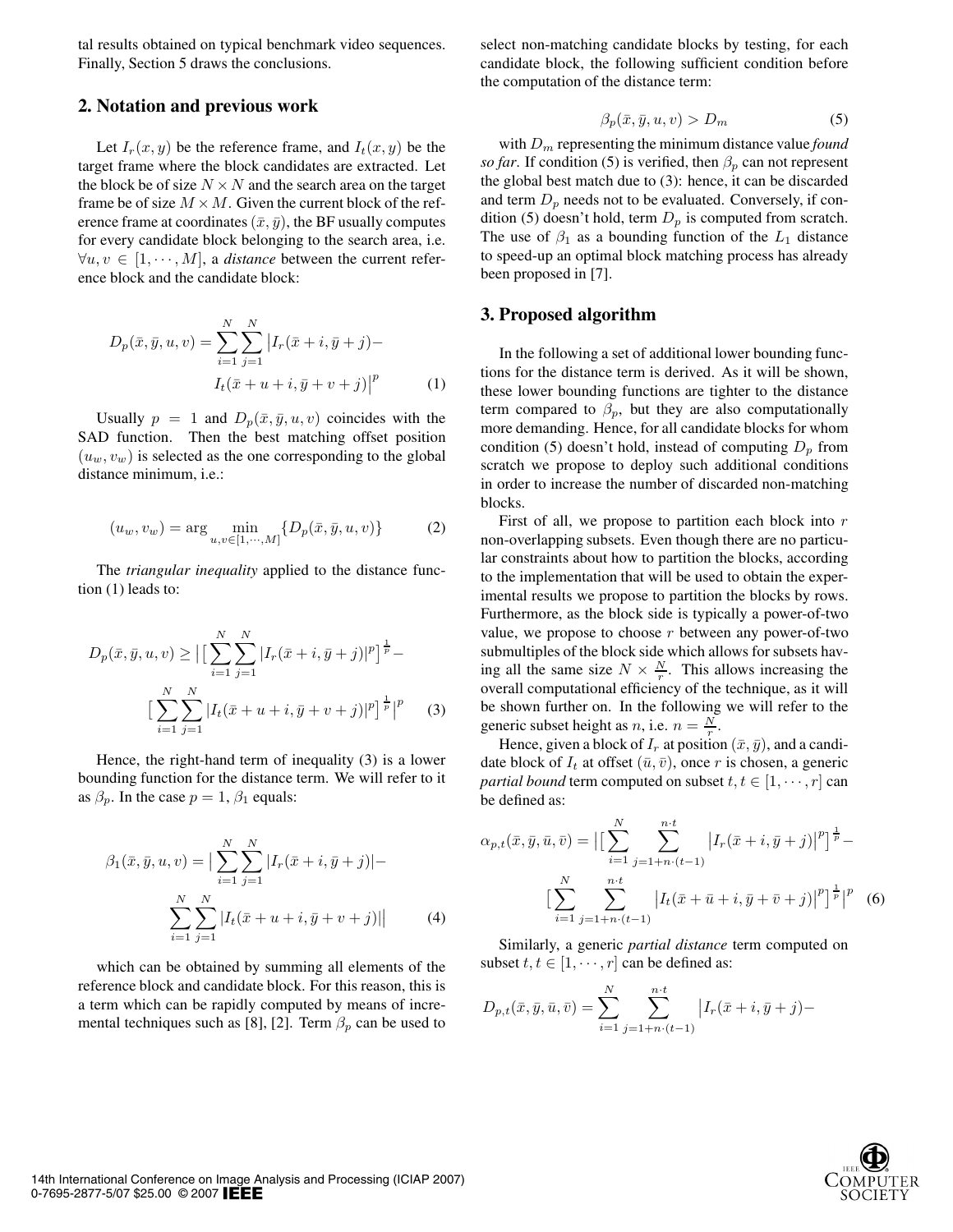$$
I_t(\bar{x}+\bar{u}+i,\bar{y}+\bar{v}+j)\big|^p \quad (7)
$$

It is important to note that from the property of the triangular inequality the following relation holds for each subset t:

$$
D_{p,t}(\bar{x}, \bar{y}, \bar{u}, \bar{v}) \ge \alpha_{p,t}(\bar{x}, \bar{y}, \bar{u}, \bar{v})
$$
(8)

Hence, a novel lower bounding function of the distance term can be obtained by summing up all the r partial bound terms computed on each subset of the block:

$$
\beta_{p,r}(\bar{x}, \bar{y}, \bar{u}, \bar{v}) = \sum_{t=1}^r \alpha_{p,t}(\bar{x}, \bar{y}, \bar{u}, \bar{v}) \tag{9}
$$

The fact that (9) represents a lower bound for the distance term  $D_p$  is guaranteed by the triangular inequality and because:

$$
D_p(\bar{x}, \bar{y}, \bar{u}, \bar{v}) = \sum_{t=1}^r D_{p,t}(\bar{x}, \bar{y}, \bar{u}, \bar{v})
$$
 (10)

It is worth pointing out that also term  $\beta_{p,r}$ , similarly to term  $\beta_p$ , can be computed rapidly by means of incremental techniques. This is because each partial bound term represents a summation of the elements of the image on a subset of a block. In particular, as the size of all subsets is the same, only one incremental scheme is needed. The computation of  $\beta_{p,r}$  needs more calculations compared to  $\beta_p$  due to the computation and sum of the single partial bounds embodied in (9). Nevertheless, with  $p = 1, 2, \beta_{p,r}$  represents a closer approximation of the distance term  $D_p$  compared to  $\beta_p$  [10]. Hence it has to be applied, testing the following sufficient condition (11), on those candidate blocks which during the block matching process were not previously rejected by the sufficient condition derived from  $\beta_p$ .

$$
\beta_{p,r}(\bar{x}, \bar{y}, \bar{u}, \bar{v}) > D_m \tag{11}
$$

Now, for all candidate blocks which are not rejected by (11), tighter lower bounding functions can be derived by computing one or more partial distance terms on the various subsets. In particular, by replacing the partial bound term  $\alpha_{p,1}$  with the corresponding partial distance term  $D_{p,1}$  we determine a further lower bounding function as:

$$
\beta_{p,r-1}(\bar{x},\bar{y},\bar{u},\bar{v}) = D_{p,1}(\bar{x},\bar{y},\bar{u},\bar{v}) + \sum_{t=2}^{r} \alpha_{p,t}(\bar{x},\bar{y},\bar{u},\bar{v})
$$
\n(12)

Term  $\beta_{p,r-1}$  represents a closer approximation of the distance term  $D_p$  compared to term  $\beta_{p,r}$ . In fact, since

$$
\alpha_{p,1}(\bar{x}, \bar{y}, \bar{u}, \bar{v}) \le D_{p,1}(\bar{x}, \bar{y}, \bar{u}, \bar{v}) \tag{13}
$$

the following inequalities hold:

$$
\beta_{p,r}(\bar{x}, \bar{y}, \bar{u}, \bar{v}) \le \beta_{p,r-1}(\bar{x}, \bar{y}, \bar{u}, \bar{v}) \le D_p(\bar{x}, \bar{y}, \bar{u}, \bar{v})
$$
\n(14)

Unfortunately, term  $\beta_{p,r-1}$  is also more demanding in terms of computations compared to term  $\beta_{p,r}$  as it incorporates a partial distance term which can not be computed by means of incremental schemes. However, it has to be computed only for those candidate blocks which were not discarded by the application of bound  $\beta_{p,r}$ . As a result, the sufficient condition derived from bound  $\beta_{p,r-1}$  is:

$$
\beta_{p,r-1}(\bar{x},\bar{y},\bar{u},\bar{v}) > D_m \tag{15}
$$

By increasingly replacing each partial bound term with the corresponding partial distance term computed on the same subset other lower bounding functions can be determined, which are characterised by increasing tightness to the distance term and increasing computational weight. However, as previously, each bounding function has to be applied only to those candidate blocks which were not discarded by the sufficient condition tested at the previous step. Following this approach, up to  $r$  sufficient conditions can be tested, associated with terms  $\beta_{p,r}, \cdots, \beta_{p,1}$ . The last lower bounding function contains only one residual partial bound term:

$$
\beta_{p,1}(\bar{x}, \bar{y}, \bar{u}, \bar{v}) = \sum_{t=1}^{r-1} D_{p,t}(\bar{x}, \bar{y}, \bar{u}, \bar{v}) + \alpha_{p,r}(\bar{x}, \bar{y}, \bar{u}, \bar{v})
$$
\n(16)

Hence, if the associated sufficient condition

$$
\beta_{p,1}(\bar{x}, \bar{y}, \bar{u}, \bar{v}) > D_m \tag{17}
$$

doesn't hold, that is, the current candidate block can not be safely discarded even by means of this last test, the computation of the distance term  $D_p$  is completed by calculating the partial distance term corresponding to the  $r - th$  (last) subset and  $D_p$  is then compared with  $D_m$ .

It is worth noting that the lower bounding functions can be computed iteratively. That is, each lower bound needs the computation of a single partial distance term, plus two addition operations in order to update the bound value adopted at the previous step. It is also interesting to note that the adoption of any different partitioning scheme which maintains the subdivision of the blocks into equally sized subsets would perform similarly and would require the same memory footprint. The choice of  $r$  turns out to be a parameter of the proposed technique. Increasing r would mean having lower bounding functions which better approximate the distance term, but would also need more computations for their calculations. As for block matching

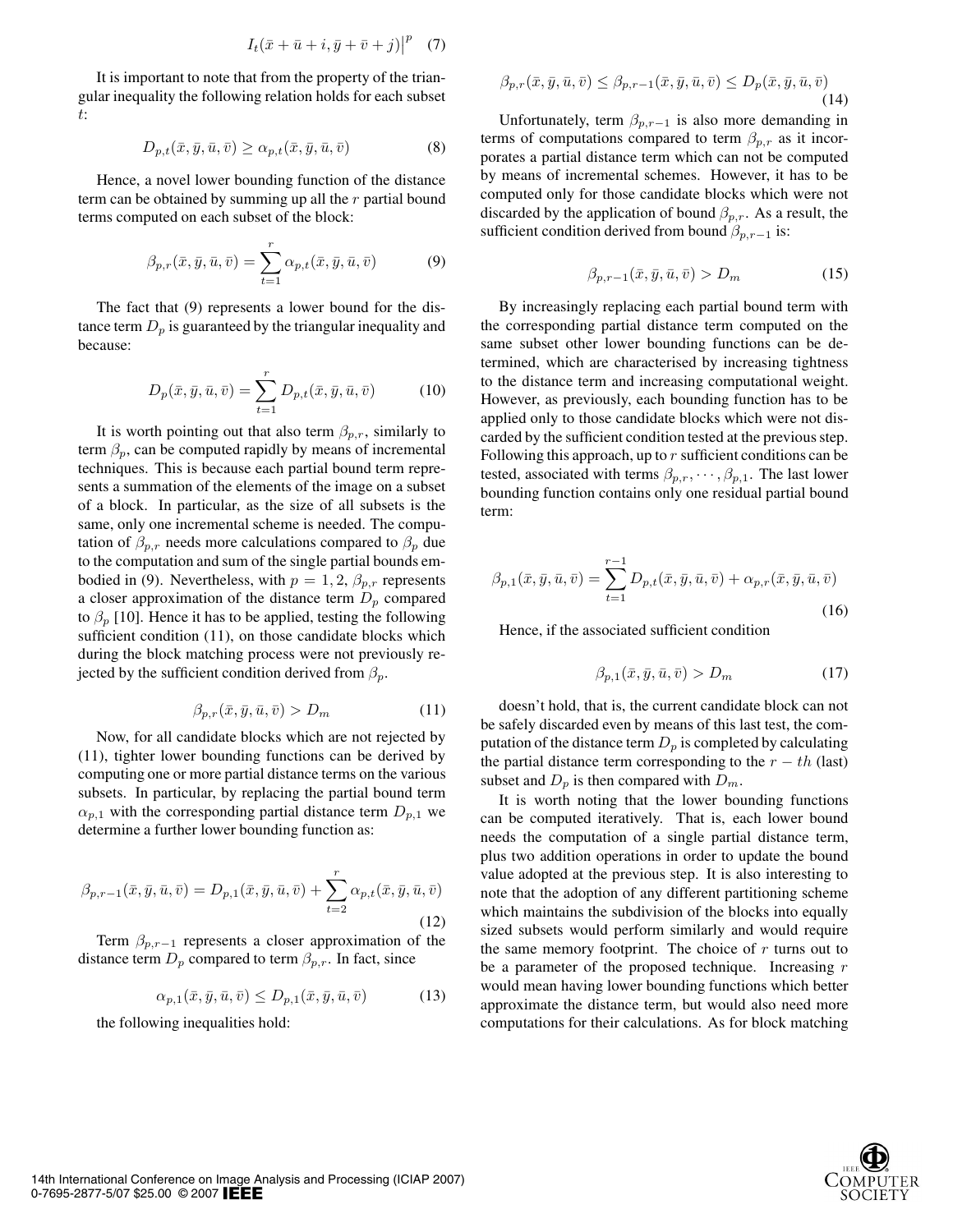the size of the blocks is typically  $N = \{8, 16\}$ , we experimentally found out that in most cases the best results are obtained by choosing r equal to  $\{4, 8\}.$ 

Furthermore it is important to point out that the performances of our method are affected by the initial value of  $D_m$ . In fact, if  $D_m$  is initialized with a value close to the global minimum of the distance function to be found in the search area, the sufficient conditions embodied in the proposed approach have good chances to discard a high number of non-optimal candidate blocks. Conversely, if D*<sup>m</sup>* is initialized e.g. to the maximum value which the distance can assume, no blocks can be discarded within the initial positions until a local minimum is found. For this reason, a simple but effective improvement to the outlined method is to initialize  $D_m$  to  $D_{m,0}$ , that is the distance value corresponding to the candidate block at offset  $(u, v) = (0, 0)$ . We also propose an alternative approach, that is to initialize  $D_m$  to the global minimum corresponding to the best matching offset position found at the previous frame for the same block,  $D_{m,mp}$ . In order to deploy this, the technique has to keep trace of the motion flow of the previous frame. This approach can be seen as a very basic motion predictor, as it assumes as most probable motion offset that found in the previous frame.

Although other optimal techniques deploying lower bounding functions obtained by summations over partitioned blocks have been proposed [5], [3], [1], only our technique exploits the concept of partial distance in order to further refine the bounding functions.

#### **4. Experimental results**

In this section some experimental results are presented which compare the block matching technique described in Sec. 3 with the BF. The distance used is the SAD (i.e.  $p = 1$ ), the block size is  $16 \times 16$  (i.e.  $N = 16$ ) and the search is performed on both directions on an offset equal to  $[-16, +16]$ , hence  $M = 32$ . For what means the proposed technique, we show the results obtained by choosing  $r = \{4, 8\}$ , which, as said before, turns out to be the best choice in most cases. The testing sequences used for the comparison are typical video sequences used for benchmarking motion estimation algorithms and are shown in Figures  $1 \div 10^{1}$ . All algorithms have been implemented in C on a Linux workstation with a 1.5 GHz Pentium M CPU.

Tables 1 and 2 show the speed-ups in terms of ratios of measured execution time of the proposed algorithm versus the BF, the former referring to  $r = 4$ , the latter to  $r = 8$ . In both tables, the second column  $(D_{m,0})$  refers to the initialization of  $D_m$  as the distance corresponding to candidate

block at offset  $(0, 0)$ , while the third column  $(D_{m,mp})$  refers to the initialization of  $D_m$  by means of the motion predictor as explained in Section 3. As it can be inferred from the tables, the proposed technique can speed-up notably the BF along the whole dataset. In the  $D_m = D_{m,0}$ ,  $r = 4$ case the speed-ups range from 2.1 to 12.9, in the  $D_m =$  $D_{m,mp}$ ,  $r = 4$  case they range from 2.0 to 13.4. Similarly, in the  $D_m = D_{m,0}, r = 8$  case the speed-ups range from 2.0 to 12.3, in the  $D_m = D_{m,mp}$ ,  $r = 8$  case they range from 2.0 to 12.5. For what means the method for initializing  $D_m$ , the motion predictor approach seems to bring more benefits, as it yields to almost the same results as the other approach in all cases except for the *Flower garden* sequence, where the speed-up obtained is more than doubled.

Table 3 and 4 show the speed-ups in terms of ratios of number of elementary operations of the proposed algorithm versus the BF and, as previously, the former refers to  $r = 4$ , the latter to  $r = 8$ . The elementary operations considered refer to the high-level code, and are subdivided into three groups: *"If"* for branch instructions, *"+/-"* for additions and subtractions, *"Abs"* for absolute values. Similarly to Table 1, columns 2, 3, 4  $(D_{m,0})$  refers to the initialization of D*<sup>m</sup>* as the distance corresponding to candidate block at offset  $(0, 0)$ , while columns 5, 6, 7  $(D_{m, mp})$  refers to the initialization of  $D_m$  by means of the motion predictor. As it can be seen, the proposed technique allows for a significant reduction in terms of operations for what regards additions, subtractions and absolute values. Obviously, the number of branch operations is always increased compared to the BF, due to the high number of tests performed when applying the sufficient conditions for discarding candidate blocks. Nevertheless, it is worth noting that for all the tested video sequences, the percentage of branch instructions never accounts for more than 0.13% of the total number of operations performed by the BF.

| Sequence      | $D_{m,0}$ | $D_{m,mp}$        |
|---------------|-----------|-------------------|
| Claire        | 12.9      | $\overline{13.0}$ |
| Miss America  | 2.1       | 2.0               |
| Salesman      | 12.6      | 13.4              |
| Flower garden | 2.9       | 7.3               |
| Table tennis  | 2.4       | 3.0               |
| Grandmother   | 5.3       | 4.9               |
| Mr. Chest     | 12.4      | 11.9              |
| Trevor        | 5.9       | 5.8               |
| Surfside      | 3.9       | 3.9               |
| Football      | 5.2       | 5.3               |
| Average       | 6.6       | 7.1               |

**Table 1. Speed-ups of the proposed algorithm vs. BF,**  $r = 4$ 



<sup>&</sup>lt;sup>1</sup>Notation  $\sharp i(k)$  means  $i - th$  frame out of a sequence of k frames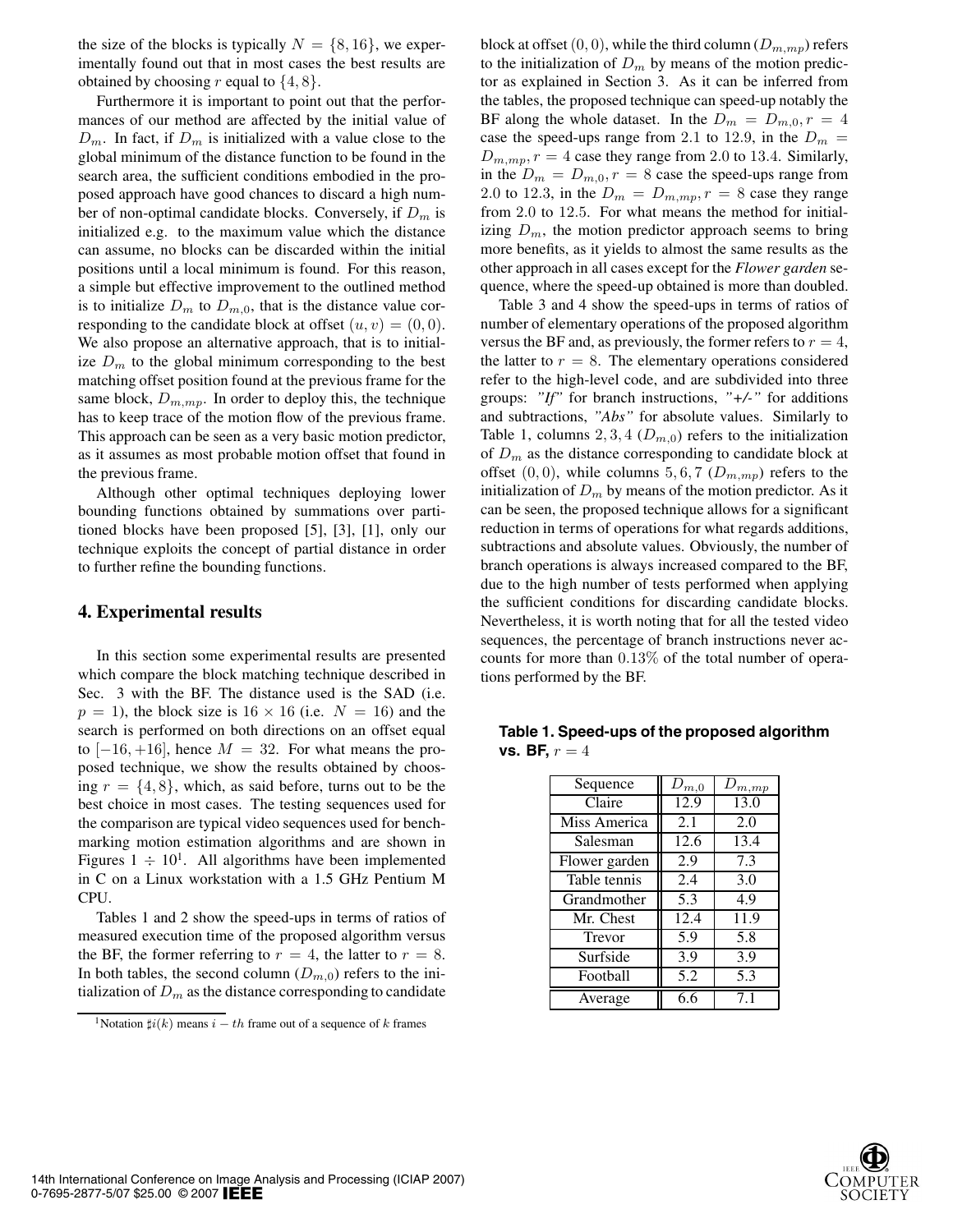| Sequence      | $D_{m,0}$ | $D_{m,\underline{mp}}$ |
|---------------|-----------|------------------------|
| Claire        | 12.3      | 12.4                   |
| Miss America  | 2.0       | 2.0                    |
| Salesman      | 11.5      | 12.5                   |
| Flower garden | 3.9       | 7.4                    |
| Table tennis  | 2.4       | 3.2                    |
| Grandmother   | 4.8       | 4.6                    |
| Mr. Chest     | 11.9      | 11.7                   |
| Trevor        | 5.5       | 5.6                    |
| Surfside      | 3.6       | 3.7                    |
| Football      | 5.0       | 5.1                    |
| Average       | 6.3       | 6.8                    |

**Table 2. Speed-ups (ratios of operations) of** the proposed algorithm vs. BF,  $r = 8$ 

**Table 3. Speed-ups (ratios of operations) of** the proposed algorithm vs. BF,  $r = 4$ 

|               |           | $D_{m,0}$ |      |           | $D_{m,\underline{mp}}$ |      |
|---------------|-----------|-----------|------|-----------|------------------------|------|
| Sequence      | <b>If</b> |           | Abs  | <b>If</b> |                        | Abs  |
| Claire        | 0.8       | 21.5      | 23.9 | 0.8       | 21.4                   | 23.8 |
| Miss America  | 0.4       | 2.6       | 2.7  | 0.4       | 2.7                    | 2.8  |
| Salesman      | 0.8       | 23.2      | 26.4 | 0.8       | 27.0                   | 31.2 |
| Flower garden | 0.5       | 3.7       | 3.9  | 0.6       | 11.6                   | 12.7 |
| Table tennis  | 0.4       | 3.0       | 3.1  | 0.4       | 4.2                    | 4.4  |
| Grandmother   | 0.6       | 6.8       | 7.2  | 0.5       | 6.7                    | 7.0  |
| Mr. Chest     | 0.8       | 21.7      | 25.0 | 0.7       | 21.7                   | 25.0 |
| Trevor        | 0.7       | 8.3       | 8.8  | 0.6       | 8.5                    | 9.1  |
| Surfside      | 0.5       | 4.7       | 4.9  | 0.5       | 4.7                    | 5.0  |
| Football      | 0.6       | 7.8       | 8.4  | 0.5       | 7.8                    | 8.3  |

## **5 Conclusions**

We have described a novel technique for performing fast and optimal block matching. The proposed technique relies on the concept of partial distance and on a proper partitioning of the blocks in order to deploy a succession of lower bounding functions for the distance term which allow for rapidly and safely discarding non-matching candidates, hence decreasing the computational burden of the block matching process. The computation of the bounding functions can be rapidly executed by means of standard incremental techniques. Experimental results show the better efficiency of the proposed technique with regards of the BA, in terms of reduction of number of operations as well as in terms of reduction of execution times. Future works will be aimed at comparing our technique with other state of the art fast optimal block matching algorithms.

# **Table 4. Speed-ups in terms of reduction of N. elementar Ops, proposed algorithm vs. BF,**

| ۰ | ۰. |  |
|---|----|--|
|   |    |  |

|               |     | $D_{m,0}$ |      |     | $D_{m,\underline{mp}}$ |      |
|---------------|-----|-----------|------|-----|------------------------|------|
| Sequence      | If  |           | Abs  | If  | $^+$                   | Abs  |
| Claire        | 0.8 | 25.3      | 30.1 | 0.7 | 25.2                   | 29.9 |
| Miss America  | 0.3 | 2.8       | 3.0  | 0.3 | 2.9                    | 3.1  |
| Salesman      | 0.8 | 28.8      | 36.0 | 0.8 | 32.1                   | 41.2 |
| Flower garden | 0.4 | 4.3       | 4.6  | 0.6 | 15.2                   | 18.1 |
| Table tennis  | 0.3 | 3.6       | 3.9  | 0.4 | 5.6                    | 6.2  |
| Grandmother   | 0.5 | 7.2       | 7.9  | 0.5 | 7.1                    | 7.7  |
| Mr. Chest     | 0.8 | 29.9      | 39.2 | 0.7 | 29.9                   | 39.2 |
| Trevor        | 0.6 | 9.7       | 10.9 | 0.5 | 10.0                   | 11.3 |
| Surfside      | 0.4 | 5.1       | 5.6  | 0.4 | 5.2                    | 5.6  |
| Football      | 0.5 | 9.5       | 10.8 | 0.5 | 9.6                    | 10.9 |

#### **References**

- [1] M. Brunig and W. Niehsen. Fast full-search block matching. *IEEE Transactions on Circuits and Systems for Video Technology*, 11(2):241–247, 2001.
- [2] F. Crow. Summed-area tables for texture mapping. *Computer Graphics*, 18(3):207–212, 1984.
- [3] X. Gao, C. Duanmu, and C. Zou. A multilevel successive elimination algorithm for block matching motion estimation. *IEEE Trans. Image Processing*, 9(3):501–504, 2000.
- [4] Y. Huang, C. Chen, C. Tsai, C. Shen, and L. Chen. Survey on block matching motion estimation algorithms and architectures with new results. *The Journal of VLSI Signal Processing*, 42(3):297–320, 2006.
- [5] C. Lee and L. Chen. A fast motion estimation algorithm based on the block sum pyramid. *IEEE Trans. Image Processing*, 6(11):1587–1591, 1997.
- [6] R. Li, B. Zeng, and M. L. Liou. A new three-step search algorithm for block motion estimation. *IEEE Transactions on Circuits and Systems for Video Technology*, 4(4):438–442, 1994.
- [7] W. Li and E. Salari. Successive elimination algorithm for motion estimation. *IEEE Trans. on Image Processing*, 4(1):105–107, 1995.
- [8] M. Mc Donnel. Box-filtering techniques. *Computer Graphics and Image Processing*, 17:65–70, 1981.
- [9] A. Moradi, R. Dianat, S. Kasaei, and M. Shalmani. Enhanced cross-diamond-hexagonal search algorithms for fast block motion estimations. In *IEEE Conference on Advanced Video and Signal Based Surveillance*, pages 558– 563, Como, Italy, September 2005.
- [10] F. Tombari, S. Mattoccia, and L. Di Stefano. Template matching based on the  $l_p$  norm using sufficient conditions with incremental approximations. In *Proc IEEE Int. Conf. on Advanced Video Surveillance Systems (AVSS 2006)*, Sydney, Australia, November 2006.